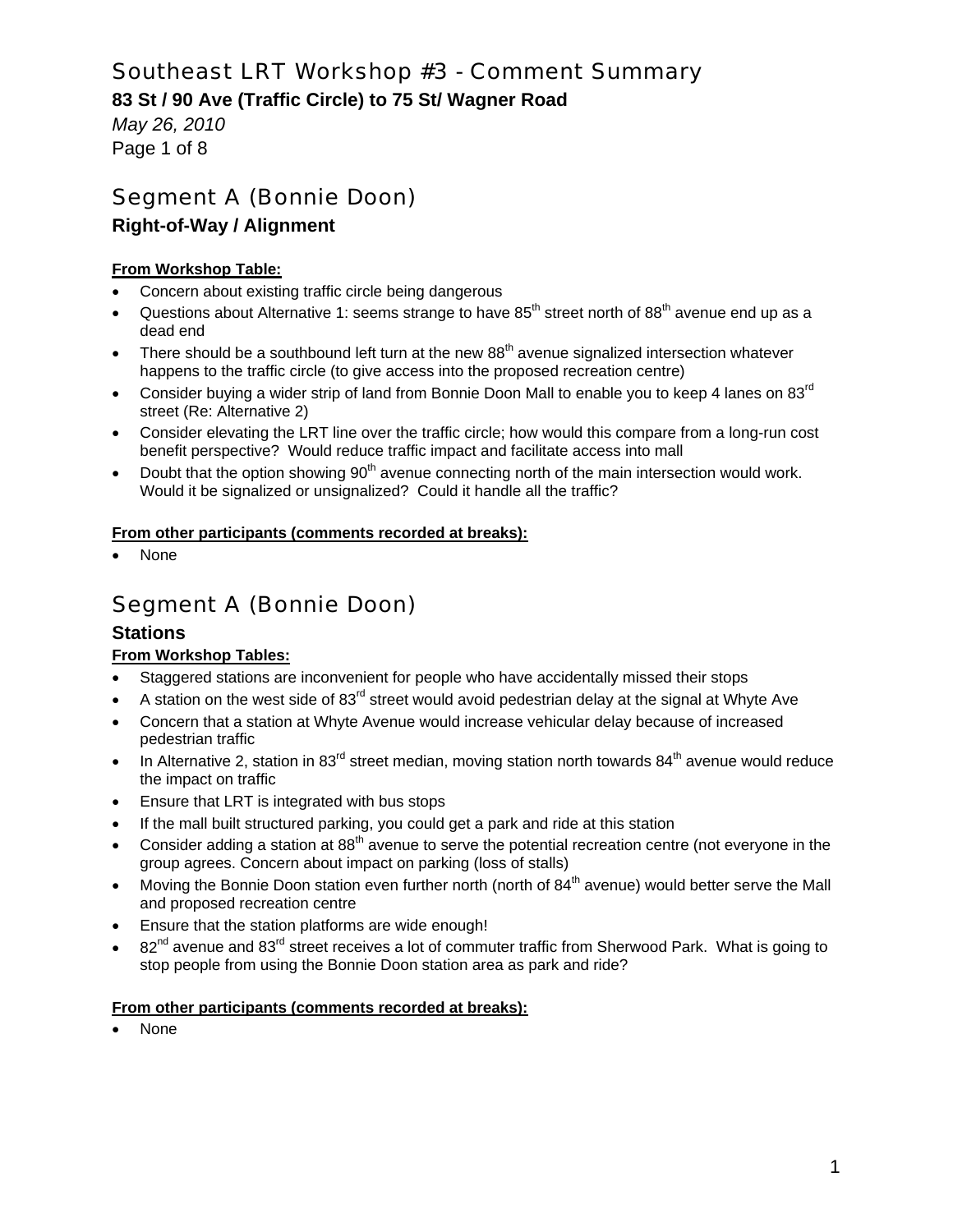**83 St / 90 Ave (Traffic Circle) to 75 St/ Wagner Road** 

*May 26, 2010*  Page 2 of 8

# Segment A (Bonnie Doon)

## **Neighborhood/Business Access**

### **From Workshop Tables:**

- The LRT line should be designed to inhibit short cutting through neighbourhoods
- The condition of local and collector roads in Bonnie Doon is an issue; if they need to handle extra traffic, they should be repaved and/or redesigned
- Alternative 1 would lead more residents in south Bonnie Doon to use 92<sup>nd</sup> street to get downtown instead of Connors Road
- Consider making  $88<sup>th</sup>$  avenue in Bonnie Doon between  $85<sup>th</sup>$  street and  $91<sup>st</sup>$  street a collector roadway
- Parasitic parking is likely to occur without parking at stations. What are the solutions? Residential parking program may help, but will be an inconvenience to residents
- Concern about changes at traffic circle leading to gridlock. Desire to elevate LRT over circle
- Don't allow the southbound left turn at 86<sup>th</sup> avenue, some people say. This would reduce shortcutting between  $75<sup>th</sup>$  street and  $83<sup>rd</sup>$  street
- Others in group say don't stop this southbound left. It's needed to allow Idylwylde residents to get in and out, and avoids pushing existing traffic elsewhere
- Alternative 1 would increase traffic on 88<sup>th</sup> avenue west into Bonnie Doon
- Group wants four lanes on 83<sup>rd</sup> street
- If the two lane option is selected, ensure that stopping buses don't impede traffic

#### **From other participants (comments recorded at breaks):**

None

# Segment B (Avonmore / King Edward Park)

# **Right of Way/Alignment**

#### **From Workshop Table:**

- Four legged intersection preferred for Bonnie Doon traffic circle
- With single lane traffic, no opportunity to pick up or drop off in front of school
- Concern about visual impacts of structure over Argyll
- Two lane scenario mitigates lots of impacts to residents
- Yellow school bus access to St. James school is off 83<sup>rd</sup> street
- Senior centre inside the school too pedestrian concerns
- $79<sup>th</sup>$  /  $78<sup>th</sup>$  would require pedestrian actuated lights
- Between  $80^{th}$  /  $81^{st}$  avenue, alley on east side of  $83^{rd}$  street is a dead end need through access
- Pond adjacent to park and houses may create difficulty punching the dead end alley back to 81 $^{\rm st}$ avenue
- Concern about piece and quiet in Avonmore
- Please review one way alleys in Avonmore
- Support for one lane of traffic in each direction (good for school, will increase traffic use as a result of congestion, less noise, makes LRT less intrusive to neighborhood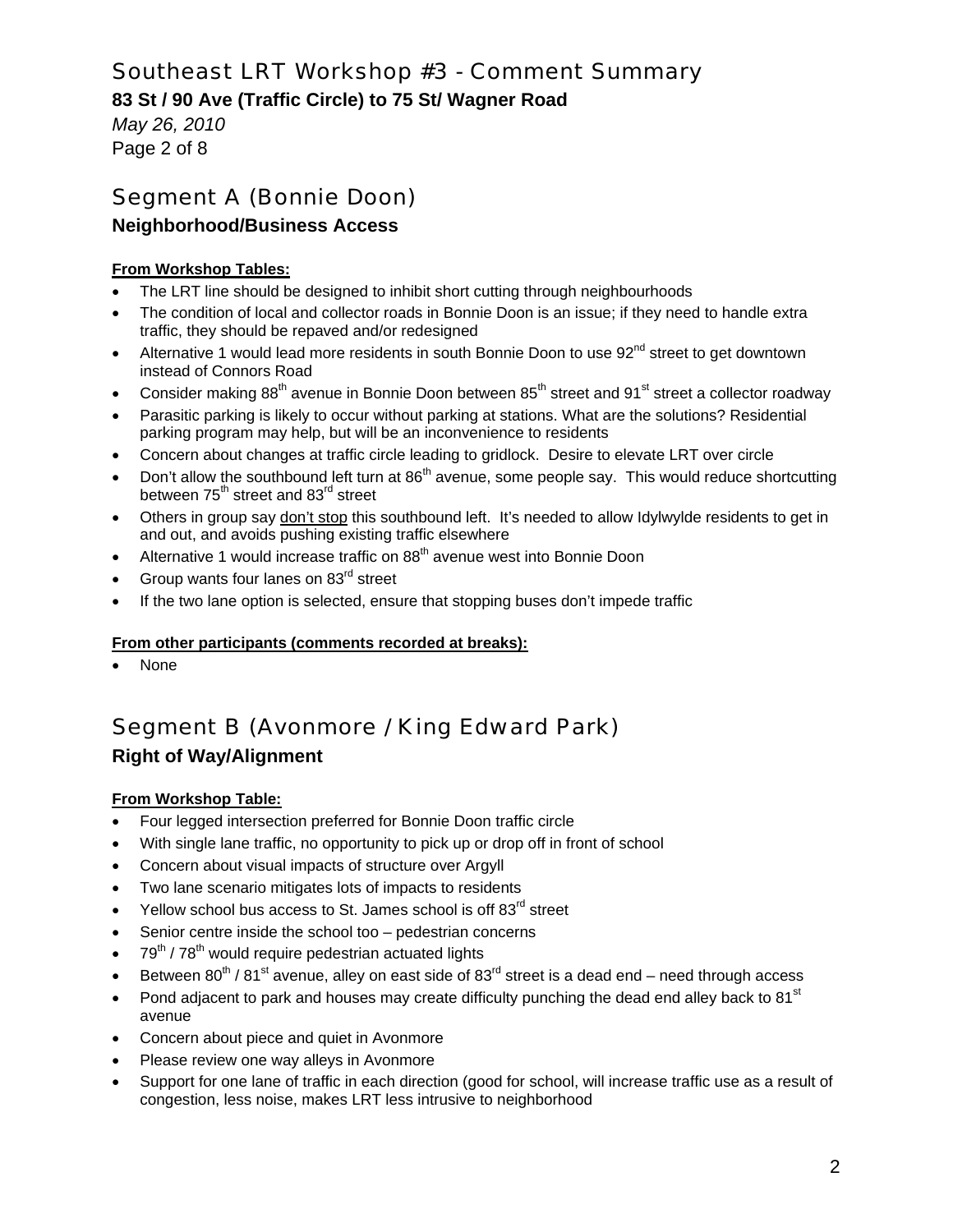## **83 St / 90 Ave (Traffic Circle) to 75 St/ Wagner Road**

*May 26, 2010*  Page 3 of 8

- LT's at side streets
- Landscaping will be needed to mitigate visual impacts
- 71<sup>st</sup> street very narrow
- Traffic signal at 79<sup>th</sup> avenue needed
- Alley doesn't extend through King Edward Community League
- Maintain four lanes on 83rd street
- Two lane concern about shortcutting through neighborhood (76<sup>th</sup> avenue), preferred because 83<sup>rd</sup> street would be quieter with less property impact
- Four lane not as much shortcutting
- Don't want  $51^{st}$  / 111<sup>th</sup> street scenario want better coordination system
- Concern about limited access on 83<sup>rd</sup> street
- Concern about limited access on 83<sup>rd</sup> street
- Concern that reducing to two lanes would create congestion on  $83<sup>rd</sup>$  street can it adequately accommodate traffic?
- Concern about pedestrian crossing (students) at St. James; would like to see pedestrian signal provided (also Avenmore school and Donnan school).
- If buses run down 83<sup>rd</sup> street two lane- where would they stop?
- Two lane concern that congestion will make it very difficult for residents to get in/out of their own neighborhood (e.g. Belgravia neighborhood was identified)
- Will traffic volumes in long term be accommodated by one lane on each direction?
- LRT running on the Bonnie Doon mall side is better than on the centre of  $83<sup>rd</sup>$  street
- Third option (train running on one side and traffic on the other might cause some inconvenience to the crossroad traffic coming from neighborhood
- South of Whyte avenue, would prefer one lane each direction option as it doesn't need any additional property but the concern is – will it work for long term traffic? Would it not create shortcutting through neighborhoods?
- For Alignment 1 (four lanes, overall preferred) -heavy traffic on 83<sup>rd</sup> street
	-
	- -If bus runs on 83<sup>rd</sup> street, where will it stop?
	- -Where will school bus pull over?
	- -Why not six lanes of traffic?
	- -Transfers are easy at Whyte Ave intersection
	- -Station crossing will be easy on Mall side
- For Alignment 2 (two lanes)
	- -Will be a mess for traffic
	- -Totally not viable two lanes are not sufficient
	- -Multi-use trail should be incorporated in all options
	- -Keep bus services for seniors
	- -Station at 76<sup>th</sup> street is close to station at Whyte Ave overlap and Service
- For Alignment 3 (three lanes)
	- -Need two lanes of traffic each direction at all times
	- -We don't see additional benefit with this option
	- -151 route transit move to 73<sup>rd</sup> Avenue to service station
	- -Should have no bells or whistles at intersections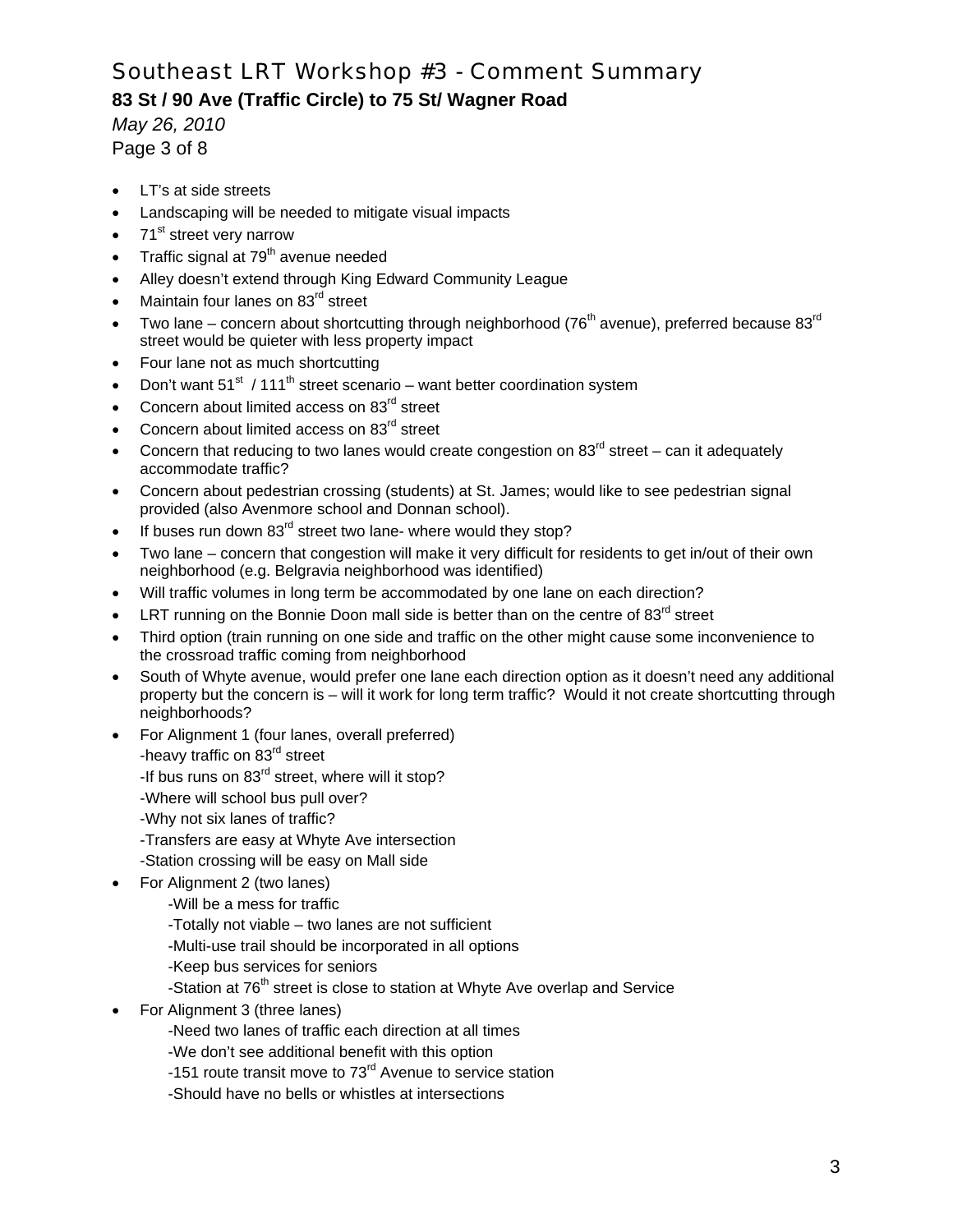**83 St / 90 Ave (Traffic Circle) to 75 St/ Wagner Road** 

*May 26, 2010*  Page 4 of 8

#### **From other participants (comments recorded at breaks):**

Two lane scenario on 83<sup>rd</sup> street reduces roadway and encourages less traffic and more LRT use

# Segment B (Avonmore / King Edward Park)

## **Stations**

#### **From Workshop Table:**

- Concern about access from neighbourhood (e.g.  $76<sup>th</sup>$  avenue). Would it be like 111<sup>th</sup> street / 51<sup>st</sup> avenue? Delay?
- Like centre loading platforms. Easier to orient yourself on the platform, less crossing of street and more aesthetically pleasing
- Like having the station on the Bonnie Doon mall side, because easier access to the mall and less crossing of the street
- Like  $73<sup>rd</sup>$  avenue station because it is more 'centred' between Bonnie Doon station and Wagner station
- Bus stops on 83<sup>rd</sup> street with two lane scenario? Some people may not be able to walk the distance to the stations so buses would still be required
- Ok with split stations too saves space
- City will do whatever is cheapest…
- $76<sup>th</sup>$  avenue / 83<sup>rd</sup> street has operational problems today. Better to put station at 73<sup>rd</sup> avenue
- Not enough pedestrian crossing opportunities (e.g.  $79<sup>th</sup>$  avenue) suggested 3 block max around schools and seniors homes
- $73<sup>rd</sup>$  avenue station preferred further away from elementary school, less impact to traffic on  $76<sup>th</sup>$ avenue
- Improved way-finding of centre platform stations not seen as significant advantage
- A advantage of having Bonnie Doon station on mall property (if not, consider overhead walking to station given significance of this station)
- Consider some kind of barrier in front of school sites
- Concern for crime
- If we choose the staggered station on  $76<sup>th</sup>$  avenue, wouldn't there be a large distance between  $76<sup>th</sup>$ avenue station and Wagner?
- The west side station close to Bonnie Doon can be moved south as a on the centre loading option to serve the bus connection better
- How were the stations selected? Have they considered the ridership?
- How would the parking issues be addressed?
- Any consideration to provide the stations south of Whyte Avenue instead of the North side? There is a good bus connection on south side of Whyte Ave
- Station crossings will be easy on Mall side
- Whyte Ave is a busy intersection, will get complicated with station
- Whyte Ave station, station near intersection provides good transfer
- Station at mall provides convenient crossing to Mall
- Staggered station is preferred
- Have bike racks at station
- Concern for parasitic parking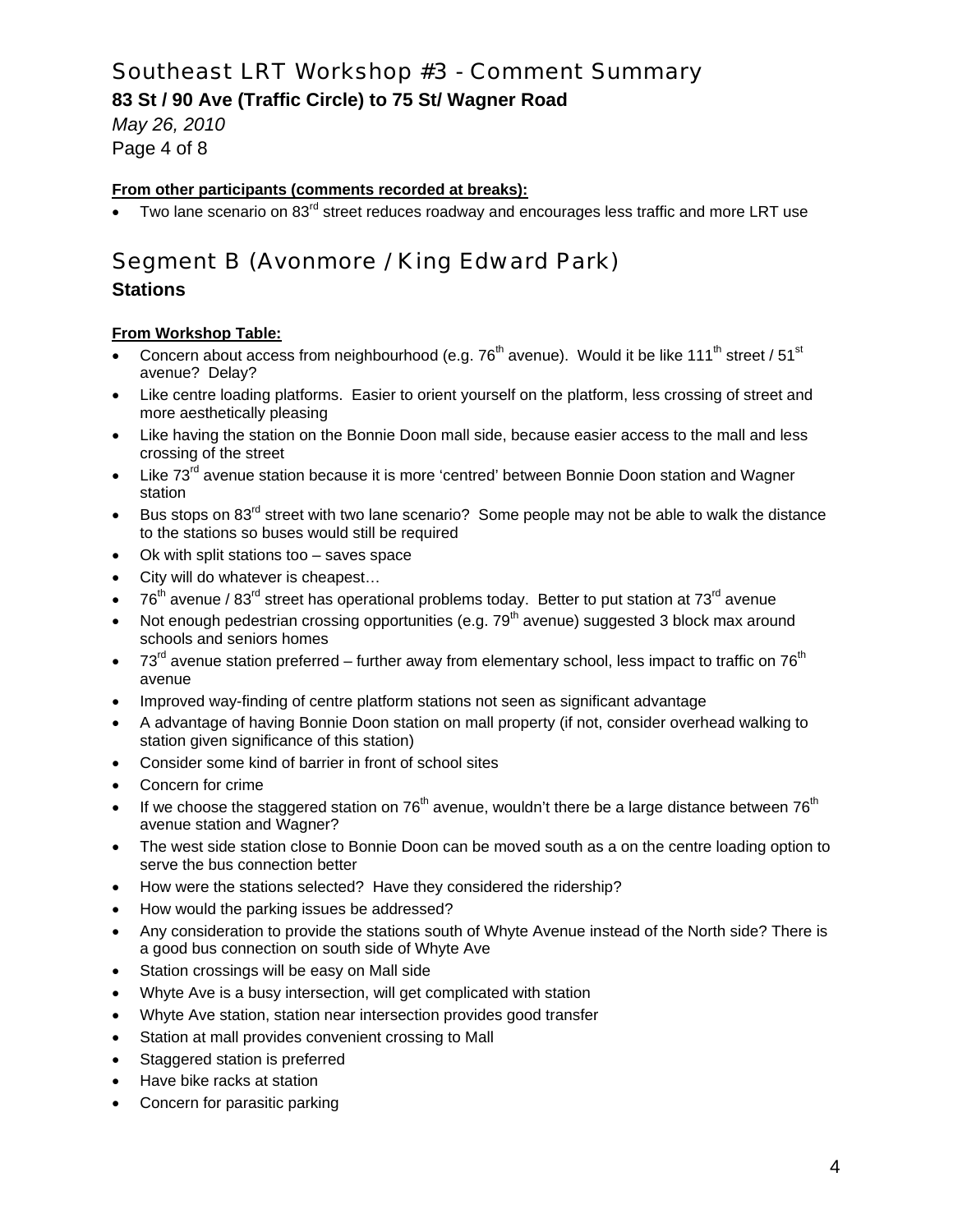## **83 St / 90 Ave (Traffic Circle) to 75 St/ Wagner Road**

*May 26, 2010*  Page 5 of 8

- 73<sup>rd</sup> Ave station is well spaced
- $76<sup>th</sup>$  Ave station is service overlap with Whyte Ave
- 73<sup>rd</sup> Ave station has less property impacts
- 73<sup>rd</sup> Ave station serves communities to the South
- Bus service on 73<sup>rd</sup> Ave in conjunction with LRT station

#### **From other participants (comments recorded at breaks):**

- How will the bus stop right off  $76<sup>th</sup>$  avenue and  $83<sup>rd</sup>$  street going east affect traffic flow if there is a station stop at 76<sup>th</sup> avenue?
- Two lane better than four lane
- Station on mall side street rather than in the middle, to make it easier and safer for patrons of the mall, public health clinic, and library
- I believe to discourage logistic problems, that from the north end of the Bonnie Doon traffic circle to the south end of  $83^{10}$  street of  $82^{nd}$  avenue, The line should be underground or elevated
- LRT should wait at traffic lights at traffic circle and at  $83^{rd}$  street /  $82^{nd}$  avenue intersection. The train should not be preparatory to the route

# Segment B (Avonmore / King Edwark Park)

## **Neighborhood/Business Access**

#### **From Workshop Tables:**

- Would like U-turn at 76<sup>th</sup> avenue such that properties on west side can head north
- Would like U-turn at 76<sup>th</sup> (viewed as most important), 73<sup>rd</sup>, and 69<sup>th</sup> (viewed as second most important by the group) avenue
- Where possible, provide landscaping / trees and a wider sidewalk
- Make sure we maintain good access to Bonnie Doon Mall, library, new recreation centre, and twin arena development
- West running along Bonnie Doon Mall would seriously limit access to the mall because it only takes access of  $83^{\text{rd}}$  or  $85^{\text{th}}$  street
- If we divert some SBLT to  $85<sup>th</sup>$  street, then can we reduce SBLT at  $83<sup>rd</sup>$  to single such that we don't need to impact homes on west side of 83<sup>rd</sup> street, just south of 82<sup>nd</sup> avenue (four lane scenario)?
- Residents on east side of 83<sup>rd</sup> street between 80 / 81 avenue with dead end alley would prefer that the alley would NOT be modified to provide through access to  $81<sup>st</sup>$  street
- Eliminate parking on one side of  $81<sup>st</sup>$  street to facilitate additional neighbourhood traffic
- Need signals on Whyte at  $79<sup>th</sup>$  and  $85<sup>th</sup>$  to allow better distribution of traffic through the neighbourhood
- Consider U-turns at 83<sup>rd</sup> street signals to facilitate northbound traffic from west side
- Snow clearing may have to improve in neighbourhood to accommodate increased traffic that will exist due to reduced access to 83<sup>rd</sup> street
- All directional access essential at  $76<sup>th</sup>$  avenue and desired at  $73<sup>rd</sup>$  avenue
- $76<sup>th</sup>$  avenue / 83<sup>rd</sup> street intersection will require upgrades to handle left hand turns from neighbourhood onto 83rd street
- Construction impacts to alleyway between 80<sup>th</sup> / 81 Ave during winter will leave no access to garages or parking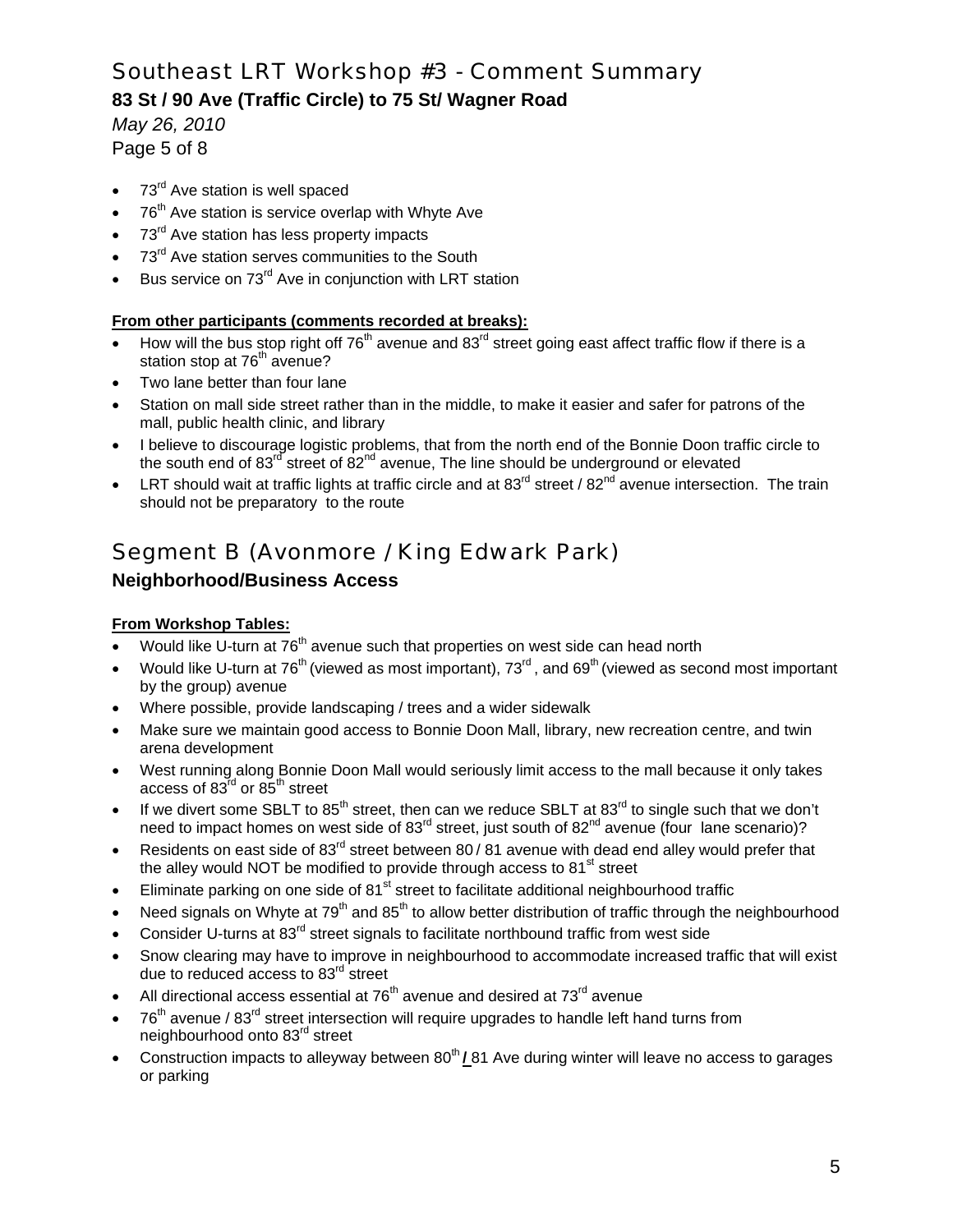## **83 St / 90 Ave (Traffic Circle) to 75 St/ Wagner Road**

*May 26, 2010* 

- Page 6 of 8
- Dead end alley on east side of  $83^{\text{rd}}$  street between  $80^{\text{th}}$  and  $81^{\text{st}}$  avenue how do we get out to go south?
- As most of the minor intersections are only RT in, RT out, how does a new person coming to a neighbourhood find his way? Wouldn't there be a spike in the neighbourhood traffic to find the signalized intersection?
- Would speed limit on 76<sup>th</sup> avenue be higher (50 kpL) after opening the LRT given that it will be one of the major arterials in the area?
- Will there be mid block pedestrian crossings?
- Should we choose the four legged option on Bonnie Doon traffic circle? How will the 85<sup>th</sup> Ave traffic impact operations at Whyte Ave? Will it not be a dead end?
- Four lane option seems to be better investment for long term even though it needs some land acquisition
- Is there possibility of providing another intersection west of traffic circle (85<sup>th</sup> street at Connors) rather than tying  $85<sup>th</sup>$  street to  $83<sup>rd</sup>$  street?
- Allow full access off  $76<sup>th</sup>$  Ave
- Left turn bays seem insufficient to serve traffic
- Expansion plans for alternate sights like  $75<sup>th</sup>$  street need to be in place
- 85<sup>th</sup> street barricade open up to relieve 83<sup>rd</sup> street and 82<sup>nd</sup> avenue
- 73<sup>rd</sup> street station should be refer as Avonmore Station

#### **From other participants (comments recorded at breaks):**

All these jug handle turns will just increase traffic past more homes

# Segment C (Argyll) **Right-of-Way / Alignment**

#### **From Workshop Tables:**

- 83<sup>rd</sup> street concerns about traffic accommodation during construction
- Morning and afternoon peak hours are the worst
- Require sidewalks/MUT on west side of 83<sup>rd</sup> street between Argyll and 69A avenue
- Concern about the impact to the park and toboggan hill on the west side of  $83<sup>rd</sup>$  street between Argyll and 69A
- Would rather impact buildings than parkland
- Prefer train on the east side of  $83<sup>rd</sup>$  street as it may provide better access
- Concerns about emergency responses from Bonnie Doon south of their community
- Want to have enough lanes for buses (don't want to lose current bus stops)
- Preference toward Alternative 1 with four lanes of traffic (this will allow for buses, improve emergency service, and have better parking in addition
- Concern for impacts to the Community of Christ church at 6919 8310
- Don't want wall approaches on the overpass, too much graffiti
- Prefer bridge for overpass at  $63<sup>rd</sup>$  avenue
- Would prefer to maintain service roads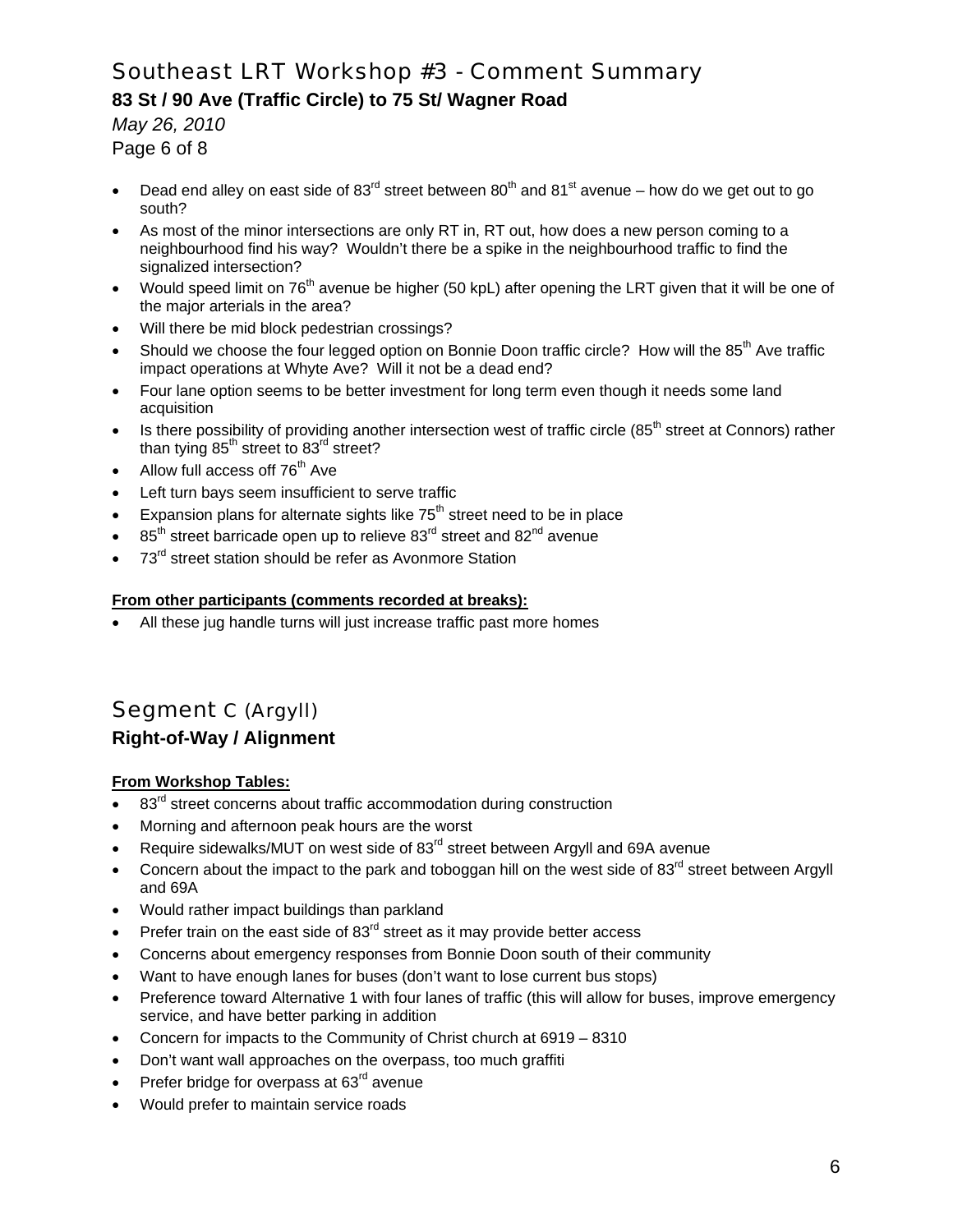## **83 St / 90 Ave (Traffic Circle) to 75 St/ Wagner Road**

*May 26, 2010*  Page 7 of 8

- Look further upstream to divert traffic flow over to  $75<sup>th</sup>$  street to minimize congestion
- Where are the bike lanes?
- Unclear about Alternative 1 versus Alternative 2
- Concern about how traffic is accommodated on two lanes versus four lanes
- What are the clearance requirements for high voltage lines along Coronet Road? (from substation)
- Minimize structural costs
- Will city monitor noise after construction?

#### **From other participants (comments recorded at breaks):**

Will city monitor roads after construction?

# Segment C (Argyll)

## **Stations**

#### **From Workshop Tables:**

- Concern that trains will be full by the time they get to this area, especially post-secondary students, consider improved bus service instead
- Concerns about loosing the density or close spacing of bus stops along  $83<sup>rd</sup>$  street LRT stations seem to be spaced out too far apart to walk in some areas
- Would like the bus routes to feed to the LRT stations
- Prefer the centre platform, it is more flexible
- At grade crossing of Argyll Road and tunnel below CP rail to reduce cost
- Overall preference for station at 73<sup>rd</sup> avenue
- Feed the stations with improved local bus service (e.g. 'shorter' buses that will take you to the station
- Like the No.9 bus that is currently in service
- 76th avenue station would take more property
- 76<sup>th</sup> avenue station would serve schools and have better connections to existing transit
- 73<sup>rd</sup> avenue consideration will take less property
- How about side running and maintain west service road?
- Must have really good shelters at stops
- Alternative 3 with service road should have service on WEST side of 83<sup>rd</sup> street and not east (for easier transition from side running at Bonnie Doon)
- Alternative 3 removes parking on west side not preferred
- Keep stations to minimize size in order to discourage parasitic parking (also consider residential permits, etc)
- Stations should have cameras for security!
- Will parking around stations be controlled so people don't drive to train and park on street?

### **From other participants (comments recorded at breaks):**

Residents along LRT route should get FREE transit passes!